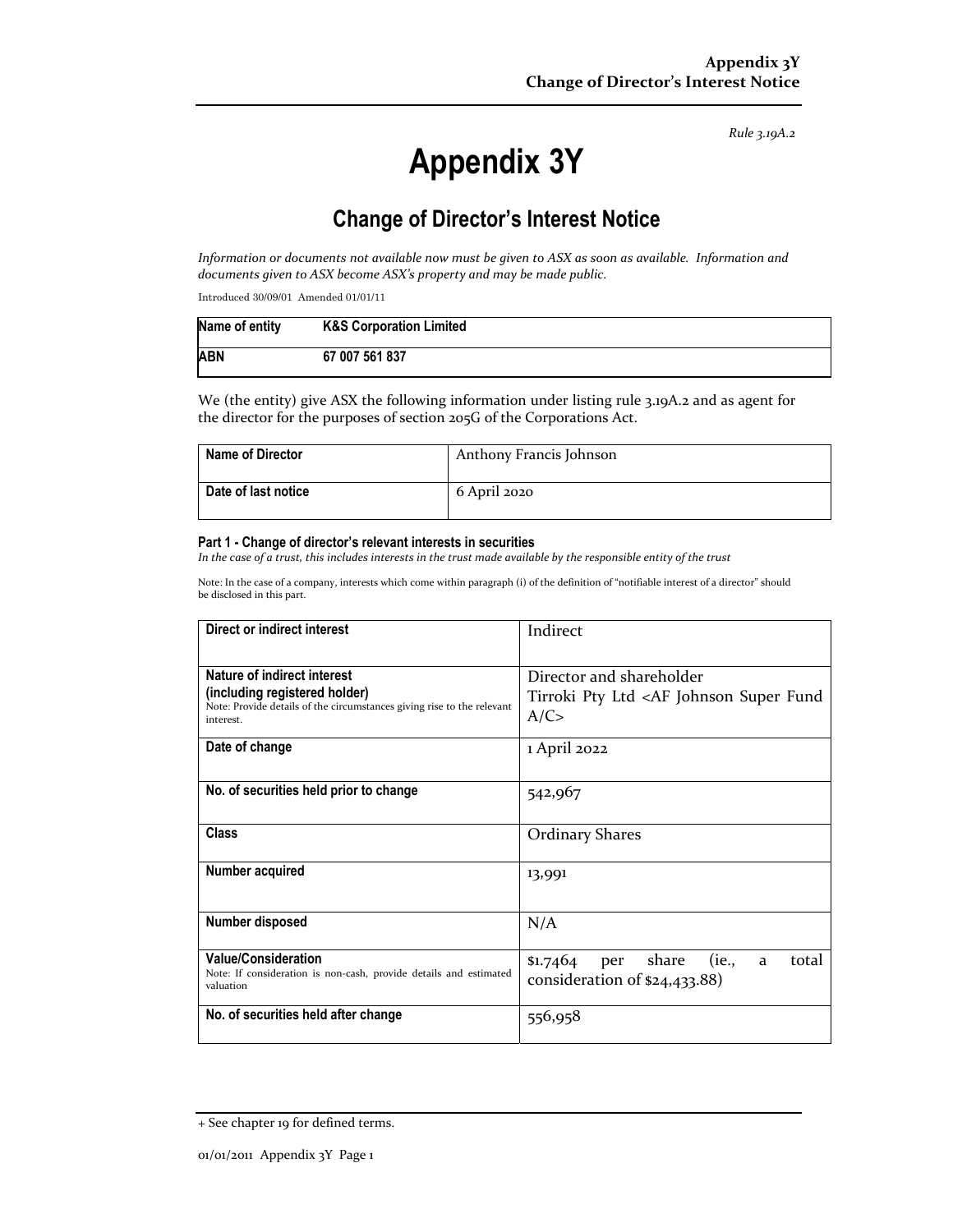| Nature of change<br>Example: on-market trade, off-market trade, exercise of options,<br>issue of securities under dividend reinvestment plan, participation in<br>buy-back | Issue pursuant to the K&S Corporation<br>Limited dividend reinvestment plan. |
|----------------------------------------------------------------------------------------------------------------------------------------------------------------------------|------------------------------------------------------------------------------|
|----------------------------------------------------------------------------------------------------------------------------------------------------------------------------|------------------------------------------------------------------------------|

### **Part 2 – Change of director's interests in contracts**

Note: In the case of a company, interests which come within paragraph (ii) of the definition of "notifiable interest of a director" should be disclosed in this part.

| Detail of contract                                                                                                                                                          |  |
|-----------------------------------------------------------------------------------------------------------------------------------------------------------------------------|--|
| <b>Nature of interest</b>                                                                                                                                                   |  |
| Name of registered holder<br>(if issued securities)                                                                                                                         |  |
| Date of change                                                                                                                                                              |  |
| No. and class of securities to which<br>interest related prior to change<br>Note: Details are only required for a contract in<br>relation to which the interest has changed |  |
| Interest acquired                                                                                                                                                           |  |
| Interest disposed                                                                                                                                                           |  |
| <b>Value/Consideration</b><br>Note: If consideration is non-cash, provide details<br>and an estimated valuation                                                             |  |
| Interest after change                                                                                                                                                       |  |

## Part 3 - <sup>+</sup>Closed period

| Were the interests in the securities or contracts detailed   No<br>above traded during a <sup>+</sup> closed period where prior written<br>clearance was required? |  |
|--------------------------------------------------------------------------------------------------------------------------------------------------------------------|--|
| If so, was prior written clearance provided to allow the trade $\vert$ N/A<br>to proceed during this period?                                                       |  |
| If prior written clearance was provided, on what date was this $\mid N/A \rangle$<br>provided?                                                                     |  |

<sup>+</sup> See chapter 19 for defined terms.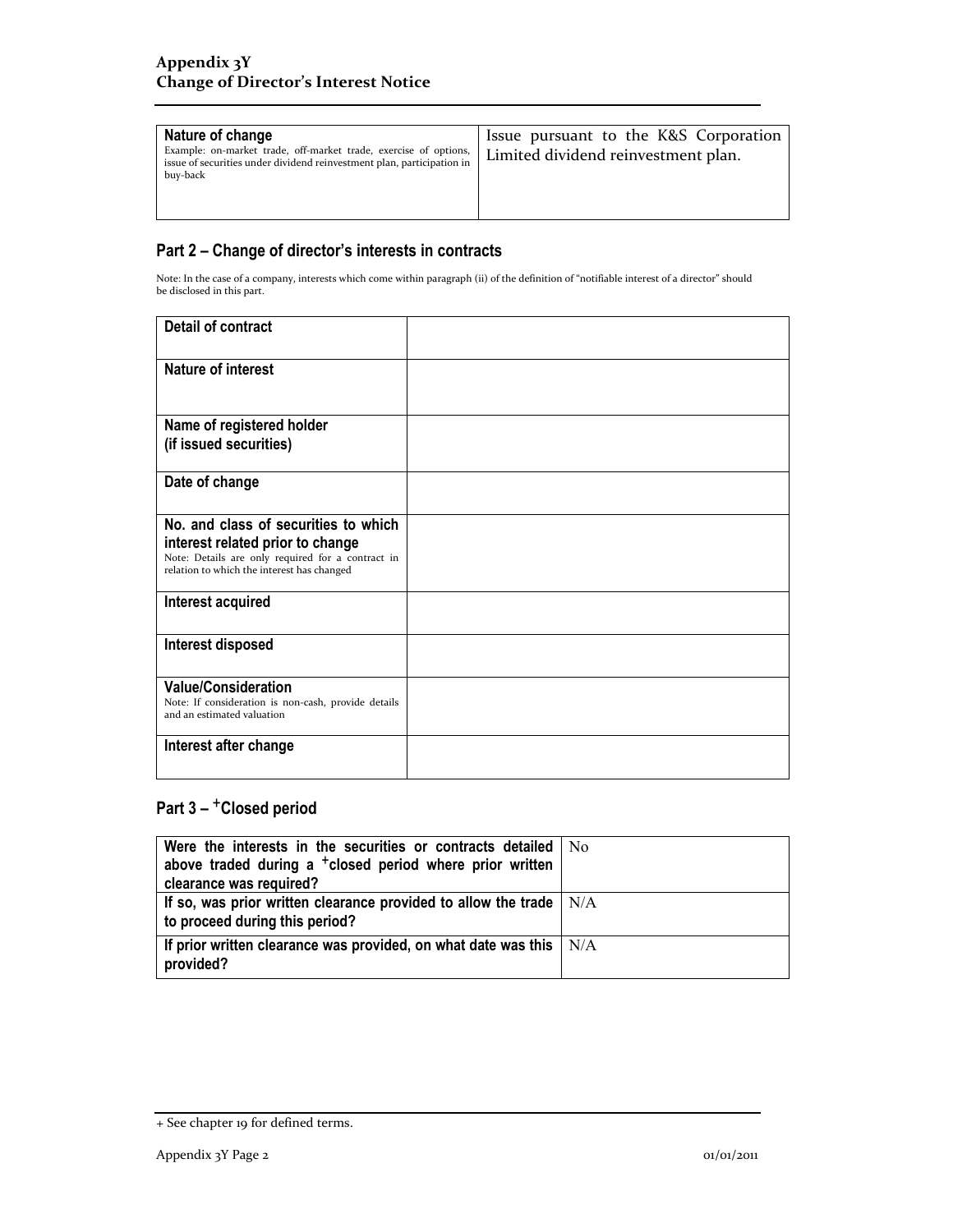*Rule 3.19A.2*

# **Appendix 3Y**

## **Change of Director's Interest Notice**

Information or documents not available now must be given to ASX as soon as available. Information and *documents given to ASX become ASX's property and may be made public.*

Introduced 30/09/01 Amended 01/01/11

| Name of entity | <b>K&amp;S Corporation Limited</b> |
|----------------|------------------------------------|
| <b>ABN</b>     | 67 007 561 837                     |

We (the entity) give ASX the following information under listing rule 3.19A.2 and as agent for the director for the purposes of section 205G of the Corporations Act.

| <b>Name of Director</b> | John Legh Winser |
|-------------------------|------------------|
| Date of last notice     | 3 November 2021  |

#### **Part 1 - Change of director's relevant interests in securities**

In the case of a trust, this includes interests in the trust made available by the responsible entity of the trust

Note: In the case of a company, interests which come within paragraph (i) of the definition of "notifiable interest of a director" should be disclosed in this part.

| Direct or indirect interest                                                                                                                         | Direct<br>44,539                                                                                                    |  |
|-----------------------------------------------------------------------------------------------------------------------------------------------------|---------------------------------------------------------------------------------------------------------------------|--|
|                                                                                                                                                     | Indirect<br>1,278,291                                                                                               |  |
| Nature of indirect interest<br>(including registered holder)<br>Note: Provide details of the circumstances giving rise to the relevant<br>interest. | Director and shareholder<br>Oakcroft Nominees Pty Ltd and Oakcroft<br>Nominees Pty Ltd < Oakcroft Super Fund<br>A/C |  |
| Date of change                                                                                                                                      | 1 April 2022                                                                                                        |  |
| No. of securities held prior to change                                                                                                              | Nil                                                                                                                 |  |
| <b>Class</b>                                                                                                                                        | <b>Ordinary Shares</b>                                                                                              |  |
| Number acquired                                                                                                                                     | 1,148                                                                                                               |  |
|                                                                                                                                                     | 32,937                                                                                                              |  |
| Number disposed                                                                                                                                     | N/A                                                                                                                 |  |
| <b>Value/Consideration</b><br>Note: If consideration is non-cash, provide details and estimated<br>valuation                                        | \$1.7464 per share<br>(ie.,<br>total<br>a<br>consideration of \$59,526.04)                                          |  |
| No. of securities held after change                                                                                                                 | 45,687<br>1,311,228                                                                                                 |  |

<sup>+</sup> See chapter 19 for defined terms.